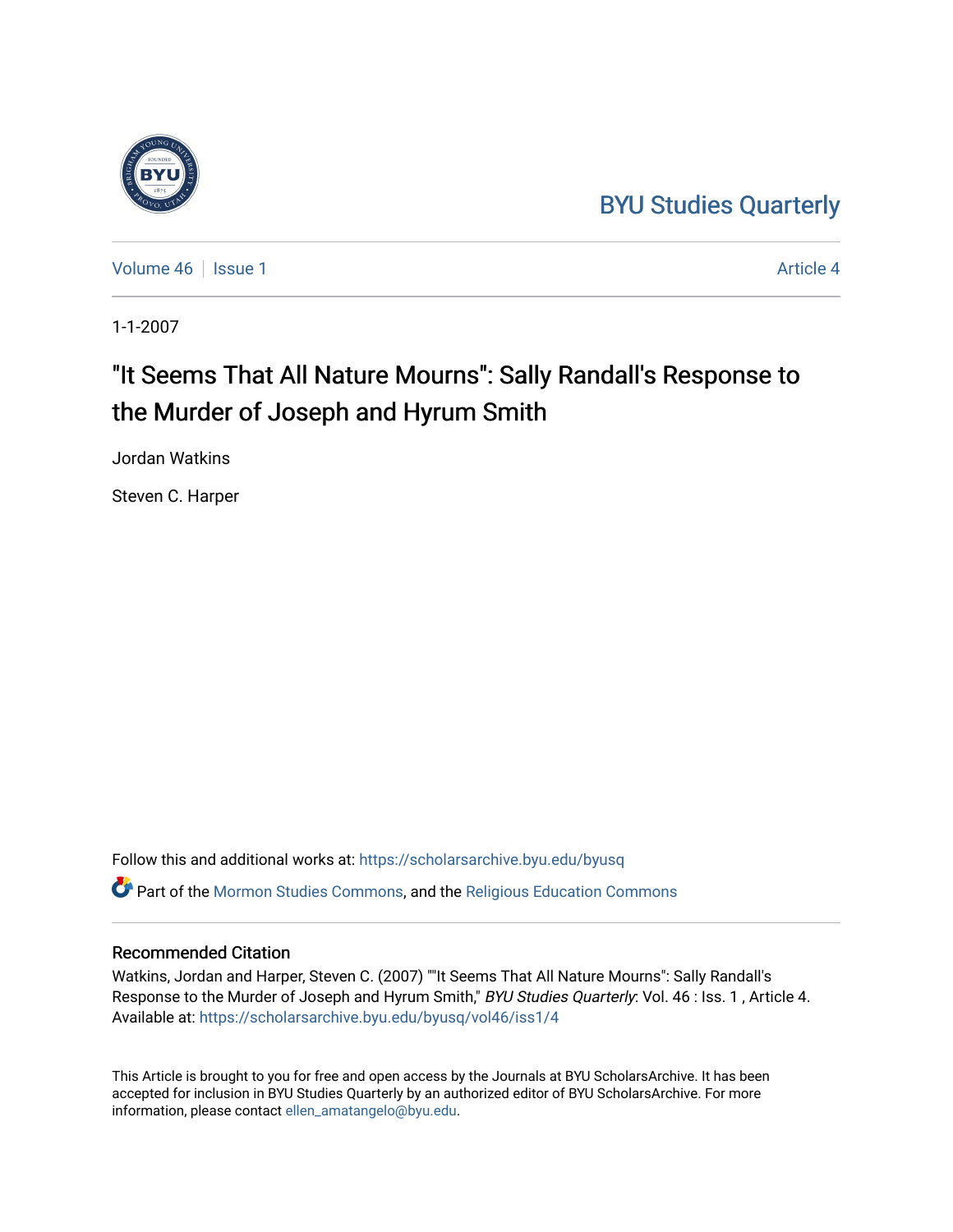## **"It Seems That All Nature Mourns" Sally Randall's Response to the Murder of Joseph and Hyrum Smith**

*Jordan Watkins and Steven C. Harper*

Sally Carlisle was born in New Hampshire in 1805. She married James<br>Randall, and they settled in Warsaw, New York, where they had two<br>New York, where they had two sons, George and Eli, and converted to Mormonism. They moved to Nauvoo in 1843. A collection of Sally's letters addressed to friends and family has been preserved.<sup>1</sup> The letter she wrote July 1, 1844, less than a week after the martyrdom of Joseph and Hyrum Smith, has a remarkable provenance (see sidebar).

Sally wrote to her "dear friends" in the East, explaining her perceptions regarding the Martyrdom, and thus provided one Latter-day Saint woman's response to what she described as "one of the most horible crimes comited that ever history recorded!"

The historical record is rich with such accounts, but Sally's letter is remarkable for several reasons: in it we hear a believing woman's voice, and in it we have captured a very early response to the tragedy, a raw and revealing reaction. Because Sally wrote so shortly after the event, historians can distinguish between what Saints in Nauvoo believed at the time of the Martyrdom and later traditions that characterize reminiscences composed years after the event took place. She clarifies that Saints in Nauvoo believed the city council's decision to destroy the *Expositor* press was a catalyst for the antagonism leading to Joseph's death.<sup>2</sup> They faulted

<sup>1.</sup> Kenneth W. Godfrey, Audrey M. Godfrey, and Jill Mulvay Derr, *Women's Voices: An Untold History of the Latter-day Saints, 1830–1900* (Salt Lake City: Deseret Book, 1982), 134–46.

<sup>2.</sup> Richard Lyman Bushman, *Joseph Smith: Rough Stone Rolling* (New York: Knopf, 2005), 539–41.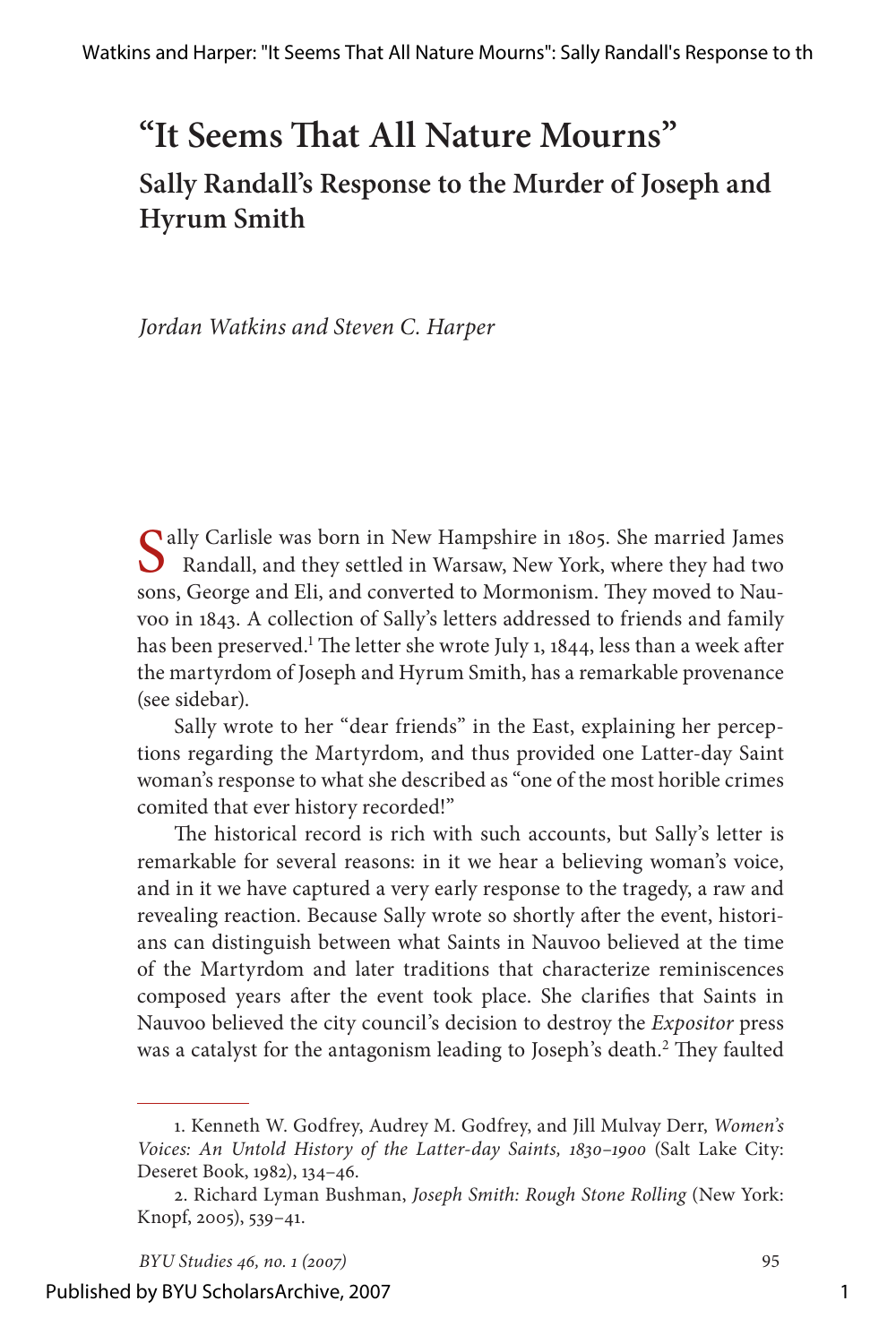### BYU Studies Quarterly, Vol. 46, Iss. 1 [2007], Art. 4

 $96 \sim$  *BYU Studies* 

the governor of Illinois, Thomas Ford, for not protecting Joseph, and they believed that Joseph and Hyrum voluntarily suffered martyrdom to seal their testimonies with their blood. She even reports that Joseph foreshadowed his death by urging Saints to read chapter 6 of the book of Revelation. Sally's letter has a remarkably detailed description of the Martyrdom itself.<sup>3</sup> She corroborates the many historical accounts that describe the awful feelings experienced by the Saints and the faith and fortitude that characterized their response.<sup>4</sup>

<sup>3.</sup> Compare Vilate Kimball's report in Ronald K. Esplin, "Life In Nauvoo, June 1844: Vilate Kimball's Martyrdom Letters," *BYU Studies* 19, no. 2 (1979): 231–40; for other accounts of the Martyrdom see Ronald D. Dennis, trans., "'The Martyrdom of Joseph Smith and His Brother Hyrum' by Dan Jones," *BYU Studies* 24, no. 1 (1984): 78–109; Paul D. Ellsworth, "Mobocracy and the Rule of Law: American Press Reaction to the Murder of Joseph Smith," *BYU Studies* 20, no. 1 (1979): 71–82; Warren A. Jennings, "The Lynching of an American Prophet," *BYU Studies* 40, no. 1 (2001): 205–16; David H. Pratt, "Oh! Brother Joseph," *BYU Studies* 27, no. 1 (1987): 127–31; Jan Shipps, "A Little Known Account of the Murders of Joseph and Hyrum Smith," *BYU Studies* 14, no. 3 (1974): 389–92; Richard Van Wagoner and Steven C. Walker, "The Joseph/Hyrum Smith Funeral Sermon," *BYU Studies* 23, no. 1 (1983): 3–18.

<sup>4.</sup> Davis Bitton surveyed responses to the Martyrdom written by Mormons in *The Martyrdom Remembered* (Salt Lake City: Aspen Books, 1994), 3–21.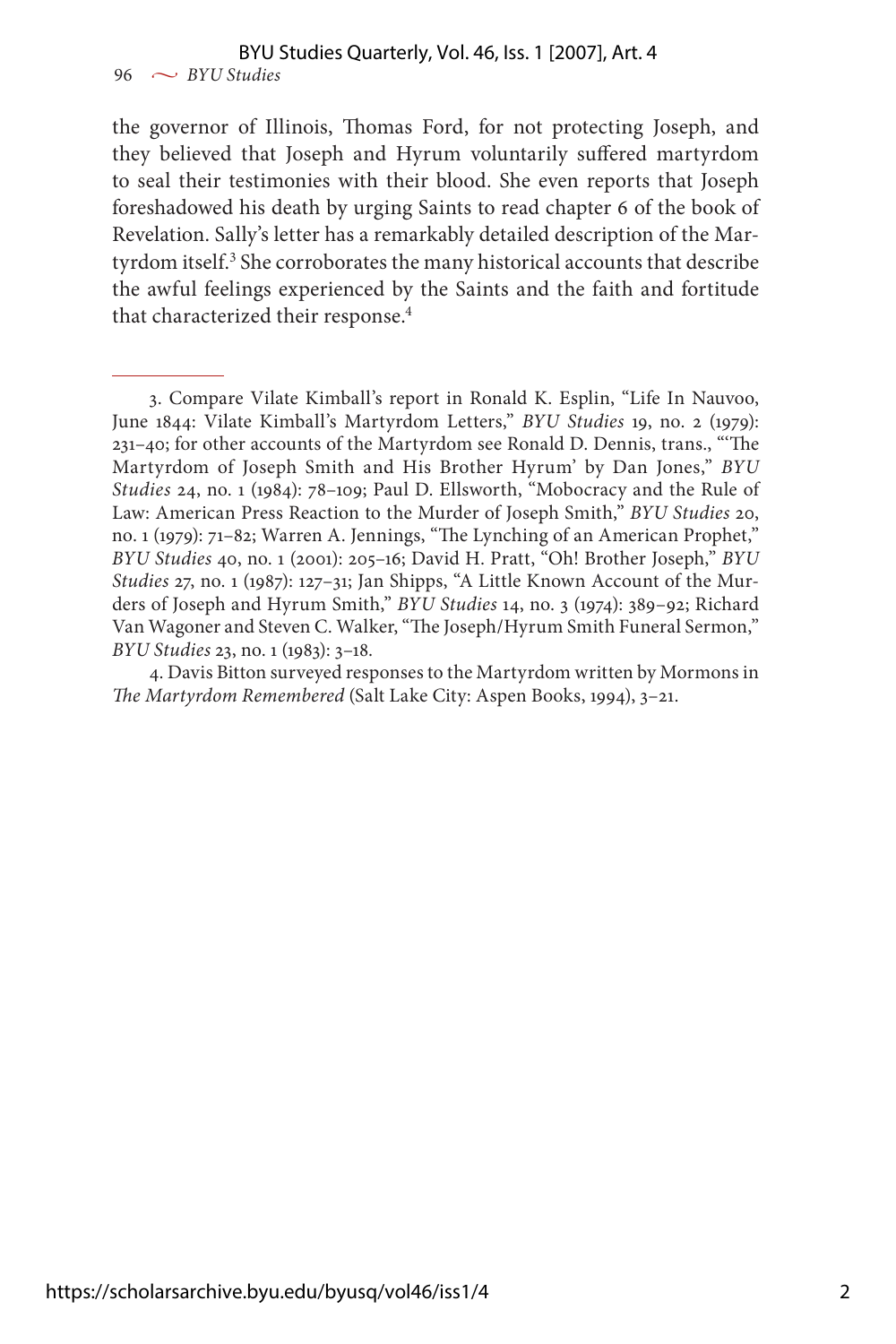## **Sally Randall's 1844 Letter**<sup>5</sup>

Nauvoo July the 1<sup>st</sup> 1844

Dear friends I take this opertunity to write to you to let you know that we are all as well as usual and hope these lines will find you enjoying the same blessing we have had a verry wet season so far it is hard times especialy for poor people I expect you will have heard of something of our trouble before you get this and will want to know the truth and I will write it as near as posible it has been about three weeks since the fuss begun in the first place thare <were> six or eight apostates cut of from the church and from that time the devil has been rageing with all fury they got up a printing press and went to printing all manner of lies and abominations that could be thought of against the prophet and the heads of the Church and the Citty Council held a council and agreed it was a nuisance and ordered it destroed and it was done we have been expecting the mob upon us ever since the goviner was sent for by Joseph he came to Carthage the County seat about fifteen miles from here and thare he stoped the mob ware then gathered thare and the apostates with them I would like to give you all the procedings of the govinor but my pen would fail me he sent for Joseph and all that ware concerned in destroying the press and said if they would come thare thay should be protected and have a trial acording to law thay all gave themselves up and went but instead of haveing a trial thay were put in prison the goviner then sent and took away the states armes and sent in a company of troops he said to protect us the prisoners ware all set at liberty except Joseph and his brother hiram and two of the twelve elder tailor and elder Richards and thursday the 27 of June the govinor came to this town and said he had disperced the mob from Carthage and the same day about 6 in the afternoon was one of the most horible crimes comited that ever history recorded thare ware about one hundred and fifty of the mob made an attack upon the court house and the guard and went into the Jail and the first one thay shot was hiram he was killed dead on the spot elder tailor was badly wounded Joseph then jumped out of the window thay shot him I know not how many times the mob then fled as quick as posible thay were painted thare ware some crosed the river the

<sup>5.</sup> This transcript is based on the photocopy James Nowa made of the original holograph while serving in the Northern States Mission. The transcript he made on his mission provided the basis for the portion of the letter that we no longer have. Randall's spelling, punctuation, capitalization, and grammar have been maintained. Her insertions are in angle brackets <like these>.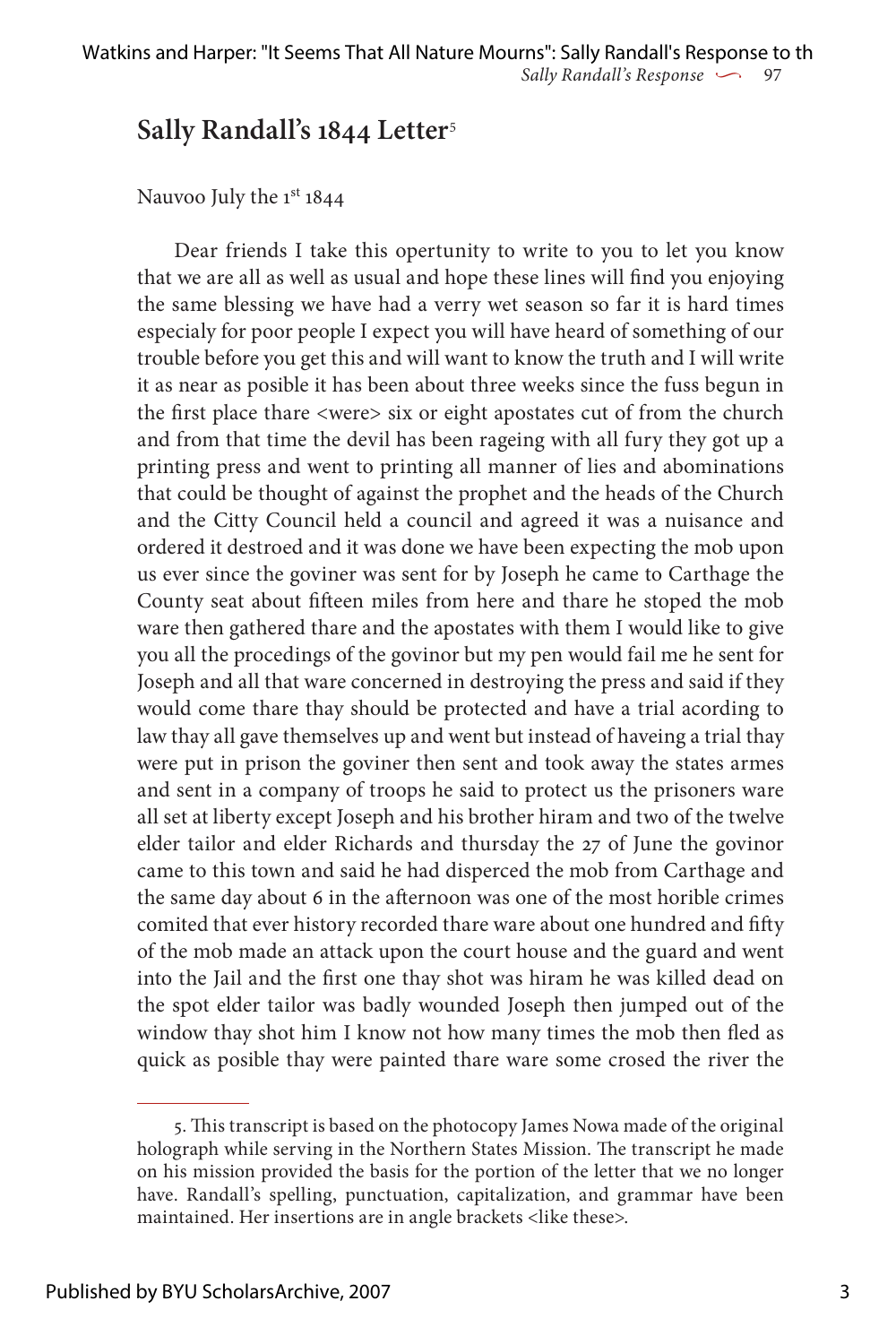#### **James Nowa's Account of Obtaining the Sally Randall Letter**

In 1962, I was serving in the Northern States Mission, headquartered in Chicago. While my companion and I were tracting in the western suburbs of Chicago one day, we tracted out a sister member living in the ward boundaries. She said she had just received the Church magazine the *Improvement Era*, and it was not her family's name on the mailing label. She did not recognize the person's name, but the address was on the same street a block or so away. She gave us the magazine and we went to the address.

The person whose name was on the magazine invited us in. Unfortunately, I did not write down his name in my journal. Being nineteen at the time, I guess I didn't think it was important. He told us his father used to live in Utah and was friendly with the Mormons but was not a member. To keep abreast of what was going on in the Church, he [the man's father] had subscribed to the Church magazine. His father was a doctor and used to buy old trunks at estate sales. One of the trunks he purchased had Sally Randall's original letter in it. We talked this man into letting us take the letter and make a photocopy of it. Unfortunately, the equipment at that time was not very good—hence the poor quality of the copy. The letter was also old, and the paper somewhat faded.

I can find only two of the three pages of the letter. I think that when I was being transferred around in the mission field I misplaced the last page, but the bulk of the letter is contained in the first two pages. I typed up a copy of the full three pages while I was in the mission field with the help of a member of the Church who was in the media, so the typed copy is accurate.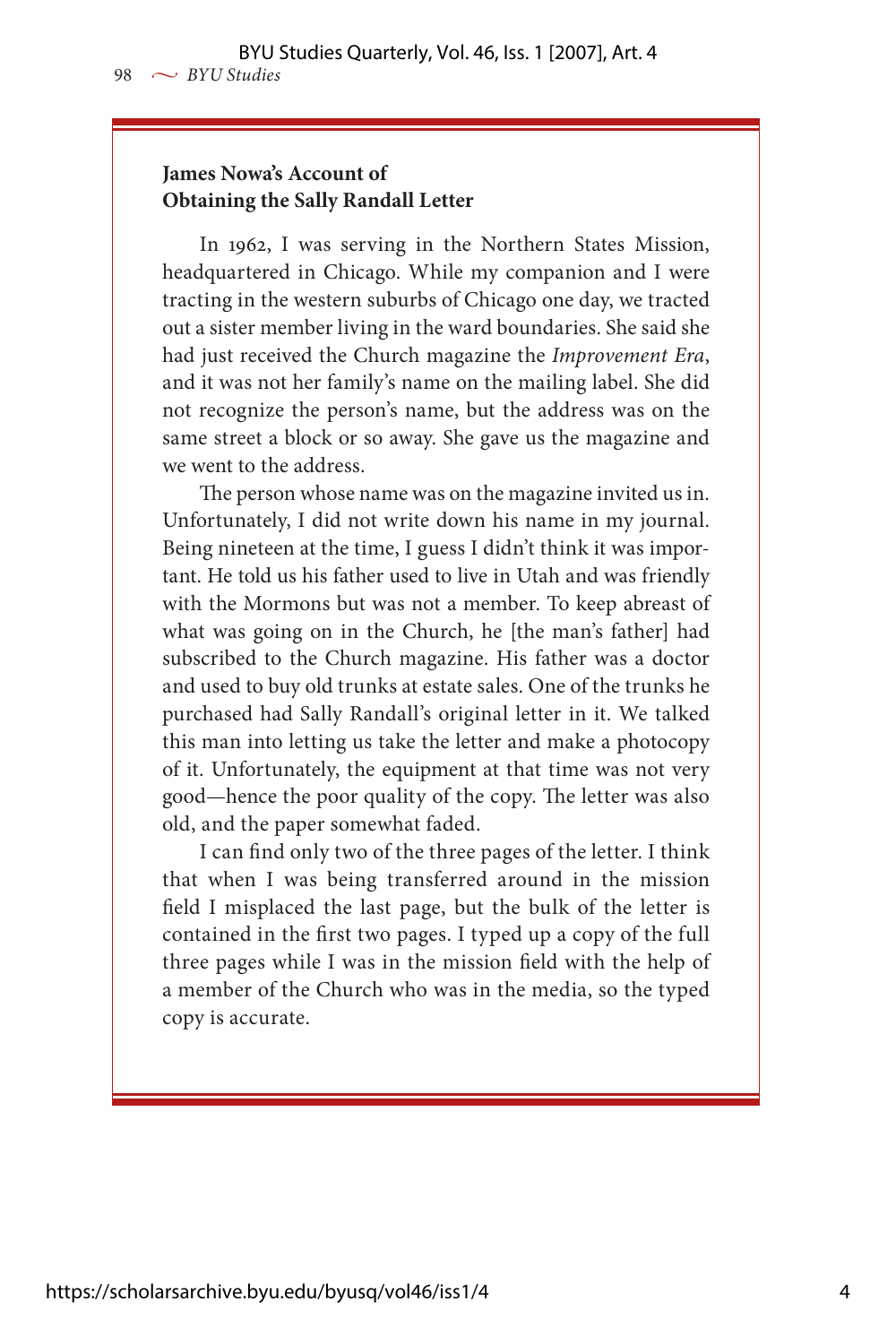next morning and the paint was to be seen on them thare was only eight men left to guard the Court house the govinor left this place the same day about sundown and took his troops with him thay got about four miles from here thay met a man comeing to fetch the sad news and took him back would not let him come so we did not get the news till the next morning if you can imagine yourselfs how the apostles and saints felt when the Saveior was Crusified you can give some thing of a guess of how the Saints felt here when thay <heard> that thare prophet and patriarch ware both Dead and murdered to by a lawles mob never has thare been such a horibll crime commited since the day Christ was Crusified it seams that all nature mournes the earth is deprived of the too best men thare was on it thay have seald thare testamony with thare blood Joseph sent word to the church after he went to prison to read the 6 chapter of revelations and give particular notice from the 8 to the 12 verses I have no doubt but that he knew he should be killed when he gave himself up he told his wife when he left here he was going as a lamb to the slaughter and many other things give us reason to believe he knew what would befall him he gave himself up to die for the church that thay might not be destroyed for it seamed all thay wanted was to kill him and thay have done it but I dont know as thay will let us alone now but I hope thay will be easy a little while thay say thare is nine more thay are determined to have and when it will end I dont know<sup>6</sup> I expect thare are many that will rejoice and think mormonism is down now but thay will be mistaken for the Lord has begun his work and he will carry it on in spite of all mobs and devils now one and all of my friends is honest people I entreat of you if you have any influence to use it now in our behalf among all people and in all places I dont know how long we shall be permitted to stay here or whare I shall be next time I write if I ever have another opertunity I am not sorry I am here at this time I want you should write to me I have not had but one letter from you since I came here I have written you a long one this time give my respects to all inquiring friends I have been braiding some this summer but it is hard getting palm leaf I intend to braid straw I shall write no more at present

Sally Randall

<sup>6.</sup> A rumor circulated that the enemies of Joseph and Hyrum would not be satisfied until eleven leading men of the Church were dead. Vilate Kimball feared, therefore, for her husband Heber's life. Sally's language here echoes Vilate's in a June 30 letter to Heber: "Every heart is filled with sorrow, and the very streets of Nauvoo seem to mourn. Where it will end the Lord only knows." Vilate Kimball to Heber C. Kimball, June 30, 1844, in Stanley B. Kimball, *Heber C. Kimball: Mormon Patriarch and Pioneer* (Urbana: University of Illinois Press, 1981), 108.